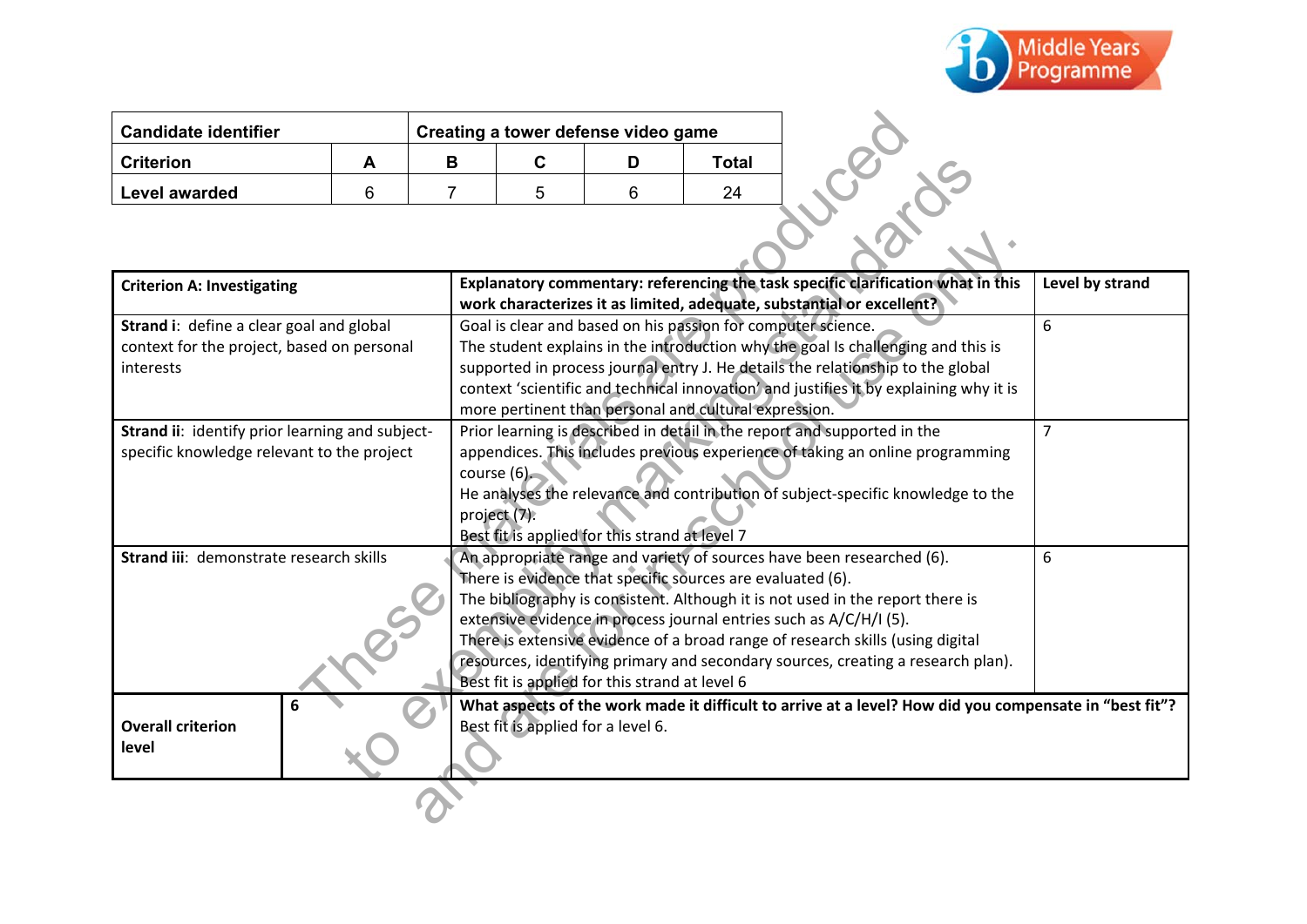

| <b>Criterion B: Planning</b>               | Explanatory commentary: referencing the task specific clarification what in this                       | Level by strand |
|--------------------------------------------|--------------------------------------------------------------------------------------------------------|-----------------|
|                                            | work characterizes it as limited, adequate, substantial or excellent?                                  |                 |
| Strand i: develop criteria for the         | Criteria that define the specific characteristic of a high quality product (7).                        | $\overline{7}$  |
| product/outcome                            | Informed by research (6).                                                                              |                 |
|                                            | Justified, specific and multidimensional (7).<br>Best fit is applied for this strand at level 7        |                 |
| Strand ii: plan and record the development | A plan that includes short- and long-term planning that has not been broken                            | 6               |
| process of the project                     | down into specific steps (6). Has strong focus to the project (7). Specific dates                      |                 |
|                                            | and deadlines are included (6). Best fit 6                                                             |                 |
|                                            | An explanation of the process from start to finish has been included and it is                         |                 |
|                                            | supported by process journal entries G to J. (6). Changes are stated and justified                     |                 |
|                                            | (7).                                                                                                   |                 |
|                                            | Best fit is applied for this strand at level 6                                                         |                 |
| Strand iii: demonstrate self-management    | A justification of :                                                                                   | $\overline{7}$  |
| skills                                     | Limitations for effective and independent time and task management has been                            |                 |
|                                            | included. $(7)$                                                                                        |                 |
|                                            | Affective skills practised through the project (7)                                                     |                 |
|                                            | Effective use of other self-management skills such as planned strategies to                            |                 |
|                                            | achieve goal, select and use technology effectively and productively to achieve                        |                 |
|                                            | goal, practised analysing causes for failure such as the evidence presented in<br>process journal I.   |                 |
|                                            | Best fit applied is applied for this strand at level 7                                                 |                 |
|                                            | What aspects of the work made it difficult to arrive at a level? How did you compensate in "best fit"? |                 |
| <b>Overall criterion</b><br>level          |                                                                                                        |                 |
|                                            |                                                                                                        |                 |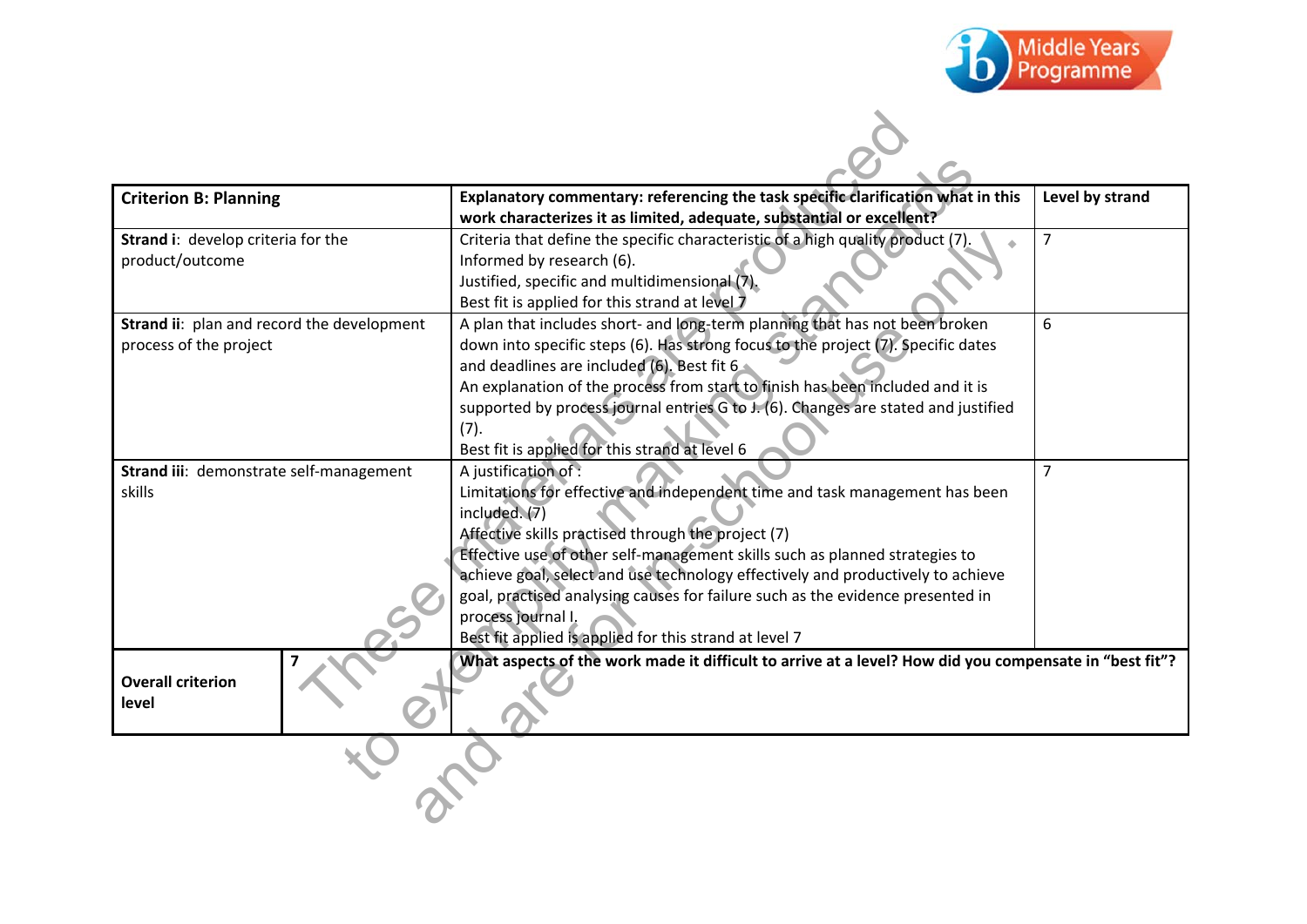

| <b>Criterion C: Taking action</b>                                                             | Explanatory commentary: referencing the task specific clarification what in this<br>work characterizes it as limited, adequate, substantial or excellent?                                                                                                                                                                                                                   | Level by strand |
|-----------------------------------------------------------------------------------------------|-----------------------------------------------------------------------------------------------------------------------------------------------------------------------------------------------------------------------------------------------------------------------------------------------------------------------------------------------------------------------------|-----------------|
| Strand i: create a product/outcome in<br>response to the goal, global context and<br>criteria | The student has produced a good quality product (Python video game) in<br>response to the goal, global context and addresses the 14 specifications set as<br>criteria (6).<br>There is a description of how the product achieves the goal of the project,<br>connection to the global context and set criteria (4).<br>Best fit has been applied for this strand at level 5 | 5               |
| Strand ii: demonstrate thinking skills                                                        | The student provides a description of thinking skills under the specific strand but<br>throughout the report explains how he solved problems (5); there is transfer of<br>learning from research to achieve goal. (6)<br>Best fit has been applied for this strand at level 5                                                                                               | 5               |
| Strand iii: demonstrate communication and<br>social skills                                    | There is an outline of limited interaction with people relevant to the project (2).<br>The report is consistently clear and coherent and follows the required structure<br>(7).<br>Best fit has been applied for this strand at level 4                                                                                                                                     | 4               |
| 5<br><b>Overall criterion</b><br>level                                                        | What aspects of the work made it difficult to arrive at a level? How did you compensate in "best fit"?                                                                                                                                                                                                                                                                      |                 |
| 11500                                                                                         | otenire.                                                                                                                                                                                                                                                                                                                                                                    |                 |